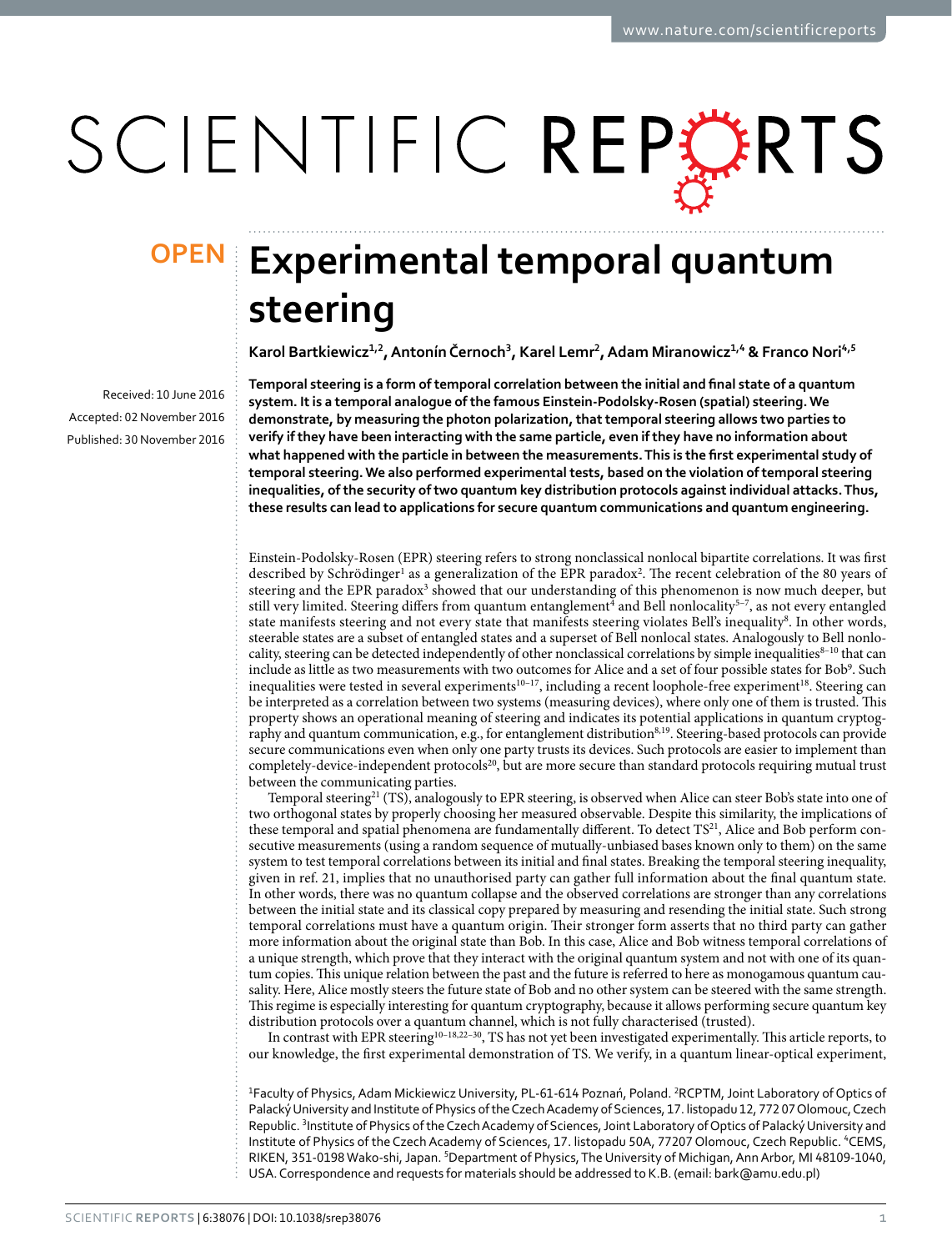

<span id="page-1-0"></span>**Figure 1. Experimental setup for demonstrating temporal steering.** Here we use abbreviations: BS for beam splitter, PBS for polarising BS, NDF for neutral density filter of tunable transmittance *τ*, BD*n* for beam dividers,  $PC<sub>n</sub>$  for the polarisation controllers compensating polarisation rotation in the fibers,  $Q<sub>n</sub>$  for quarter-wave plates, H*n* for half-wave plates, SPCM for single-photon counting module, SM for the 15m long single-mode optical fiber which forms a delay line of  $t = 80$  ns (this is larger than the 50 ns long dead time of the SPCM). Alice prepares the initial state by rotating a *H*-polarised photon with  $Q_A$  and  $H_A$  plates. Bob performs state analysis by setting his measurement basis with  $H_B$  and  $Q_B$ , and detecting the incoming photon in one of the orthogonal polarisation states.

the relation between TS and two quantum key distribution (QKD) protocols based on mutually unbiased bases (MUB). Specifically, we apply temporal steering for experimental testing the security of the Bennett-Brassard 1984 protocol (BB84)[31](#page-6-13) and the six-state 1998 protocol by Bruss (B98)[32](#page-6-14) against individual attacks. As discussed theoretically in [ref. 33](#page-6-15), the unconditional security of these protocols<sup>34-36</sup> (even against individual attacks) implies the existence of a kind of monogamous temporal correlations. The first experimental test of this temporal steering monogamy is reported here.

TS is understood as the ability of Alice to prepare a quantum object in a quantum state that after travelling, for a period of time through a damping channel, to Bob will manifest strong temporal correlations between its initial and final states. These correlations tell us how strong is the influence of Alice's choice of observable on Bob's results. The channel can erase partially or completely Alice's influence. This decoherence process will take some time. Thus, TS is an appropriate name for this effect. It was shown<sup>21</sup> that these temporal correlations are related to the one-way security bound in BB84. Therefore, this new kind of steering, similarly as the standard EPR steering, can be responsible for secure (one-way) quantum communications. However, [ref. 21](#page-6-11) did not explain the origins of this relation between TS and QKD. In a certain sense, this TS is a kind of one-way (or asymmetric) (temporal) steering because of the time arrow. For spatial steering, one could consider one-way (spatial) steering as well as two-way (spatial) steering, where the roles of Alice and Bob are interchanged. For TS this can be done only for a unitary (reversible) evolution of a given steered system. Steering is, by definition, asymmetric, as corresponding to one-side device-independent entanglement detection. Thus, in steering one assumes that only one side is performing faithful measurements. This is in contrast with entanglement, where both parties are trusted, as well as Bell's nonlocality, where both parties are untrusted.

#### **Temporal steering**

In our experiment, Alice with probability  $P(a|A_i)$  prepares qubits by rotating  $|H\rangle$  (a horizontally-polarised photon) to one of the six eigenstates of the Pauli operators. This is done by the consecutive use of half- (H) and quarter-wave (Q) plates as shown in [Fig. 1.](#page-1-0) To implement BB84, Alice sends eigenstates of only the  $\sigma_1$  and  $\sigma_2$ operators. She implements B98 by including also *σ*<sub>3</sub>. This method of state preparation is equivalent to performing a projective nondestructive measurement  $A_i$  by separating states of  $a = +1$  and  $a = -1$  with a polarising beam splitter (an equivalent of the Stern-Gerlach experiment<sup>[37](#page-6-17)</sup>), and detecting their presence in one of its paths. A photon with probability  $P(+1|A_i)$  chooses the path designated for  $a = +1$  and, with probability  $P(-1|A_i)$ , the path for *a*= −1. However, the latter approach would be much more difficult to implement because it would require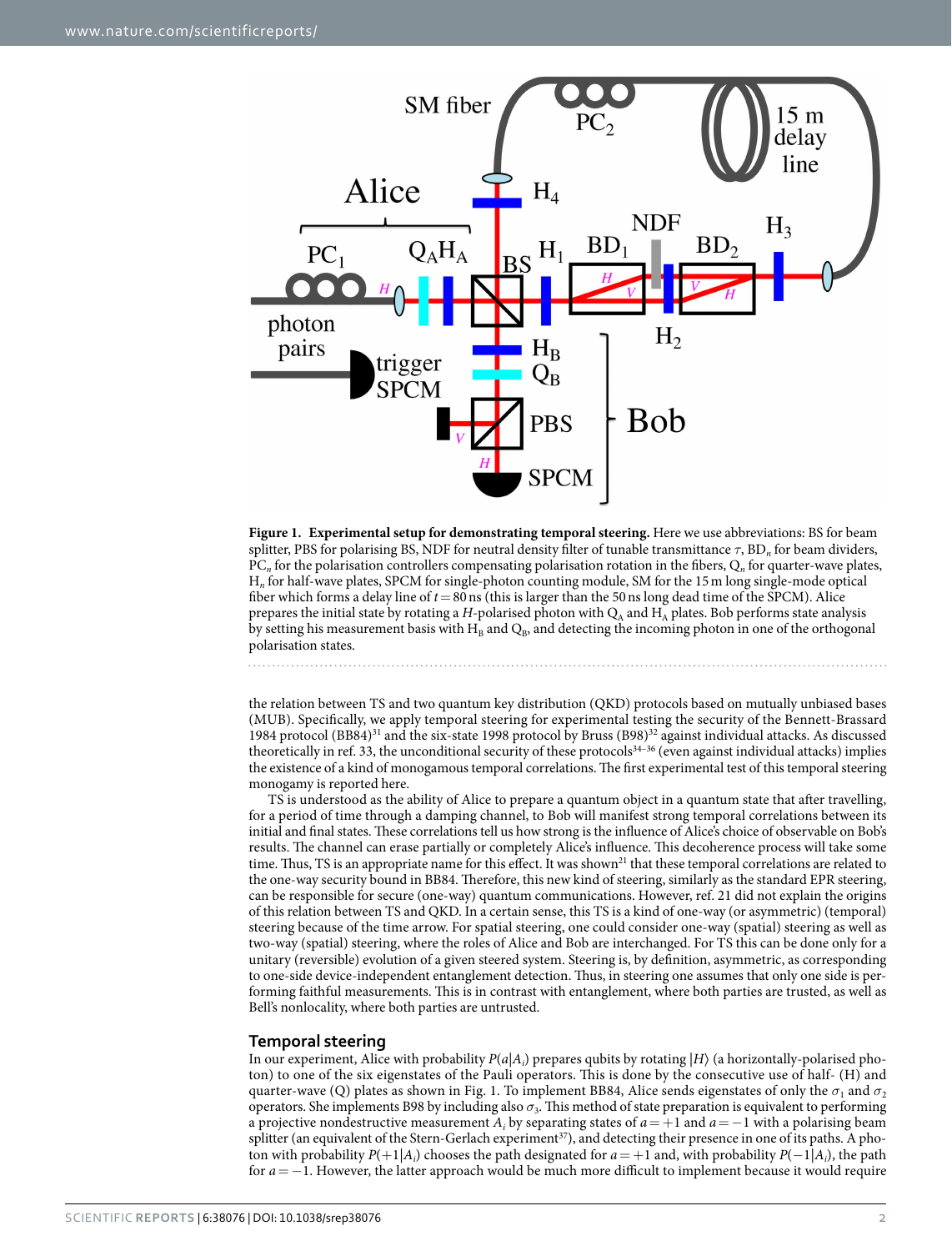a nondemolition photon-presence detection (see, e.g., [ref. 38](#page-6-18)). In the former approach, we assume that the state preparation governed by the probability distribution *P*(*a*|*A*) is equivalent to Alice's nondestructive equiprobable measurements of  $A_i = \sigma_i$  for *i* = 1, 2, 3, where the outcomes of the measurement  $A_i$  are  $a = \pm 1$  and appear with the probability  $P(a|A_i) = 1/2$ . The final measurement does not have to be nondestructive, because this is the final step of the measurement. This is sufficient to check if the channel can partially or completely erase Alice's influence on the state detected by Bob, hence to demonstrate TS without applying a quantum nondemolition measurement.

A nontrivial case of TS requires a nonunitary dynamics. We implement such evolution with two channels labelled by  $\lambda$ . To show this evolution, we analyze the TS parameters  $S_N \equiv \sum_{i=1}^N E\left[\left\langle B_{i,t_B}\right\rangle^2_{A_{i,t_A}}\right]$  $\frac{B}{n}$   $A_{i,t_A}$  corresponding to the left-hand-side of the TS inequality of Chen *et al.*[21](#page-6-11) (see also [ref. 33](#page-6-15)) and a measure of TS, i.e., the so-called TS weight  $w_{t,N}$ , as defined in [refs 33](#page-6-15) and [39.](#page-6-19) The TS inequality is satisfied for all classical states and it reads

$$
S_N \equiv \sum_{i=1}^N E \left| \left\langle B_{i,t_{\rm B}} \right\rangle_{A_{i,t_{\rm A}}}^2 \right| \le 1. \tag{1}
$$

The technical definition of  $w_{t,N}$  is rather complex, thus we present it in the Methods. However, this quantity measures the amount of the genuine temporal steering correlations between Alice and Bob, maximised over the possible Bob's measurements. The TS parameter  $S_N$  depends on the number  $N=2$ , 3 of unbiased measurements  $B_i \equiv \sigma_i$  performed by Bob. This corresponds to a sum over the measurements of the expectation values  $E\,[\,\left< B_{i,t_{\mathrm{B}}}\right>^2_{A_{i,t_{\mathrm{A}}}}]\equiv \sum_{a=\pm 1}P(a|A_{i,t_{\mathrm{A}}})\left< B_{i,t_{\mathrm{B}}}\right>^2_{a|A}$  $1^{\Gamma}$   $(u | A_{i,t_A}/\sqrt{D_i})$ 2  ${}^B/A_{i,t_A}$   ${}^{\sim}$   ${}^{\sim}$   ${}^{\sim}$   ${}^{\sim}$   ${}^{\sim}$   ${}^{\sim}$   ${}^{\sim}$   ${}^{\sim}$   ${}^{\sim}$   ${}^{\sim}$   ${}^{\sim}$   ${}^{\sim}$   ${}^{\sim}$   ${}^{\sim}$   ${}^{\sim}$   ${}^{\sim}$   ${}^{\sim}$   ${}^{\sim}$   ${}^{\sim}$   ${}^{\sim}$   ${}^{\sim}$   ${}^{\sim}$   ${}^{\sim}$   ${}^{\sim}$   ${}^{\sim}$   ${}^{\sim}$  , where Bob's outcomes are related to the state projection performed by Alice, as  $\langle B_{i,t_{\rm B}}\rangle_{a_{i,t_{\rm A}}} \equiv \sum_{b=\pm 1} b P(b|A_{i,t_{\rm A}} = a, B_{i,t_{\rm B}})$ . The parameter *N* represents the number of the MUB used by Bob to analyze the received qubit. For only one channel (corresponding to a simple unitary evolution of an isolated photon), the TS parameters and the TS weight would not exhibit an interesting behaviour beyond simple

oscillations. In the extreme case, when the output state of a channel is always the same, independent of the input state, Alice's influence on the state detected by Bob is completely erased. However, for typical imperfect channels, this Alice's influence is only partially lost and, in the context of QKD, this loss of information can be attributed to eavesdropping.

For both BB84 and B98 there exists a minimal value of the average quantum bit error rate (QBER)  $r_N$  in the raw key for which the respective protocol is no longer secure. For individual qubit attacks these values are  $r_2 = \frac{1}{2} \left( 1 - \frac{1}{\sqrt{2}} \right)$ 2  $\frac{1}{\sqrt{2}}$  for BB84 (*N* = 2) and  $r_3 = \frac{1}{6}$  for B98 (*N* = 3). These values correspond to the minimal amount of noise introduced by an eavesdropper equipped with a quantum cloning machine optimised to copy the states prepared by Alice in a relevant protocol. The security of these QKD protocols is naturally related to optimal quantum cloning and it was studied in various works (see, e.g., [refs 36,](#page-6-20) 40-43 and references therein). It was recently shown that the TS parameter  $S_N$  depends on the average QBER  $r_N$  or the average fidelity  $F_N = 1 - r_N$  of the states received by Bob<sup>[33](#page-6-15)</sup>. This was done by expressing the steering parameter  $S_N$  in terms of the fidelity  $F_{i,a}$  of the particular states prepared in a QKD protocol by Alice with respect to the states measured by Bob, i.e.,  $S_N = \frac{1}{2} \sum_{i=1}^N \sum_{a=\pm 1}^n (2F_{i,a} - 1)^2$ . The derived relation between temporal steering and security of QKD<sup>[33](#page-6-15)</sup>  $S_N > N(1-2r_N)^2$  asserts that QBER<sub>N</sub> < *r<sub>N</sub>*. Thus, the minimal violation of this security condition indicates the maximal values of  $S_N = N(1 - 2r_N)^2$  for which the relevant QKD protocols are insecure.

In our experiment,  $\lambda$  can have two values 0 and 1. For  $\lambda = 0$ , a photon of polarisation *V* is erased, with probability  $p_0 = 1 - \tau$ , with a filter of transmittance  $\tau$ . For  $\lambda = 1$ , with probability  $p_1 = 1 - p_0$ , the photon is passed to Bob in the state  $R(\theta)|a|A\rangle$ . The polarisation is rotated by an angle  $\theta$ , i.e., it is transformed by the operator  $R(\theta) = \mathcal{I} \cos \theta + i\sigma$ ,  $\sin \theta$ , where  $\mathcal{I}$  is the two-dimensional identity operator. Each time a photon is erased by the filter, Bob counts one photon received in state  $R(\theta)|H\rangle$ . We can set the values of  $p_0$  and  $p_1$  by setting the transmission rate *τ*, while we set the rotation angle *θ* by inserting two half-wave plates into the beam (see [Fig. 1\)](#page-1-0). We set in the experiment  $\tau$  and  $\theta$  in a way that Bob receives states which can be expressed as

$$
\hat{\rho}_{a|A_i}(t_B) = R(4t_B) \begin{pmatrix} 1 - \rho_{11} e^{-t_B} & \rho_{01} e^{-\frac{t_B}{2}} \\ \rho_{10} e^{-\frac{t_B}{2}} & \rho_{11} e^{-t_B} \end{pmatrix} R^{\dagger} (4t_B), \tag{2}
$$

where  $\rho_{00} \equiv \langle +1, A_3 | \hat{\rho}_{a|A_i}(t_A) | +1, A_3 \rangle$ ,  $\rho_{01} = \rho_{10}^* \equiv \langle +1, A_3 | \hat{\rho}_{a|A_i}(t_A) | -1, A_3 \rangle$ ,  $\rho_{11} \equiv \langle -1, A_3 | \hat{\rho}_{a|A_i}(t_A) |$  $-1$ ,  $A_3$ ), and  $\hat{p}_{a|A_i}(t_A) = |a, A_i\rangle \langle a, A_i|$ . The time  $t_B$ , between Alice's and Bob's measurements, is measured in units of the inverse of the damping constant *γ*. In our experiment, we set *γ*=1/*t*, where *t*=50ns is the time needed for a photon to make one loop in the setup. The time  $t_B = -t \log \tau$  is set by changing the value of  $\tau$ . The states in Eq. (2) correspond (up to a unitary rotation) to the solution of a simple relaxation<sup>44</sup> model that provides an example of nonunitary dynamics.

Finally, Bob performs polarisation analysis with a setup consisting of a set of a half- and quarter-wave plates, a polarising beam splitter (PBS), and a single-photon counting module (SPCM). This allows him to project the incoming photons on each of the  $|b, B\rangle$  states. Bob receives photons arriving from both channels  $\lambda$ . As a result of Bob performing his projections on each of the six states  $|b, B_j\rangle$ , we obtain the probability distribution  $P(a, b|A_i, B_j)$ (we know what state has been sent by Alice) that holds the same information as the assemblage  $\{\rho_{a|A_i}\}$ . This is

because  $P(b|A_i = a, B_j) = \text{tr}(|b, B_j\rangle \langle b, B_j | \rho_{a|A_i})$ . However, in the context of the QKD protocols we are interested only in the compatible bases  $(i=j)$ , therefore,  $P(b|A_i = a, B_j) = \text{tr}(|b, B_j\rangle \langle b, B_j|\rho_{a|A_i}\rangle \delta_{i,j}$ , where  $\delta_{i,j}$  is the Kronecker delta.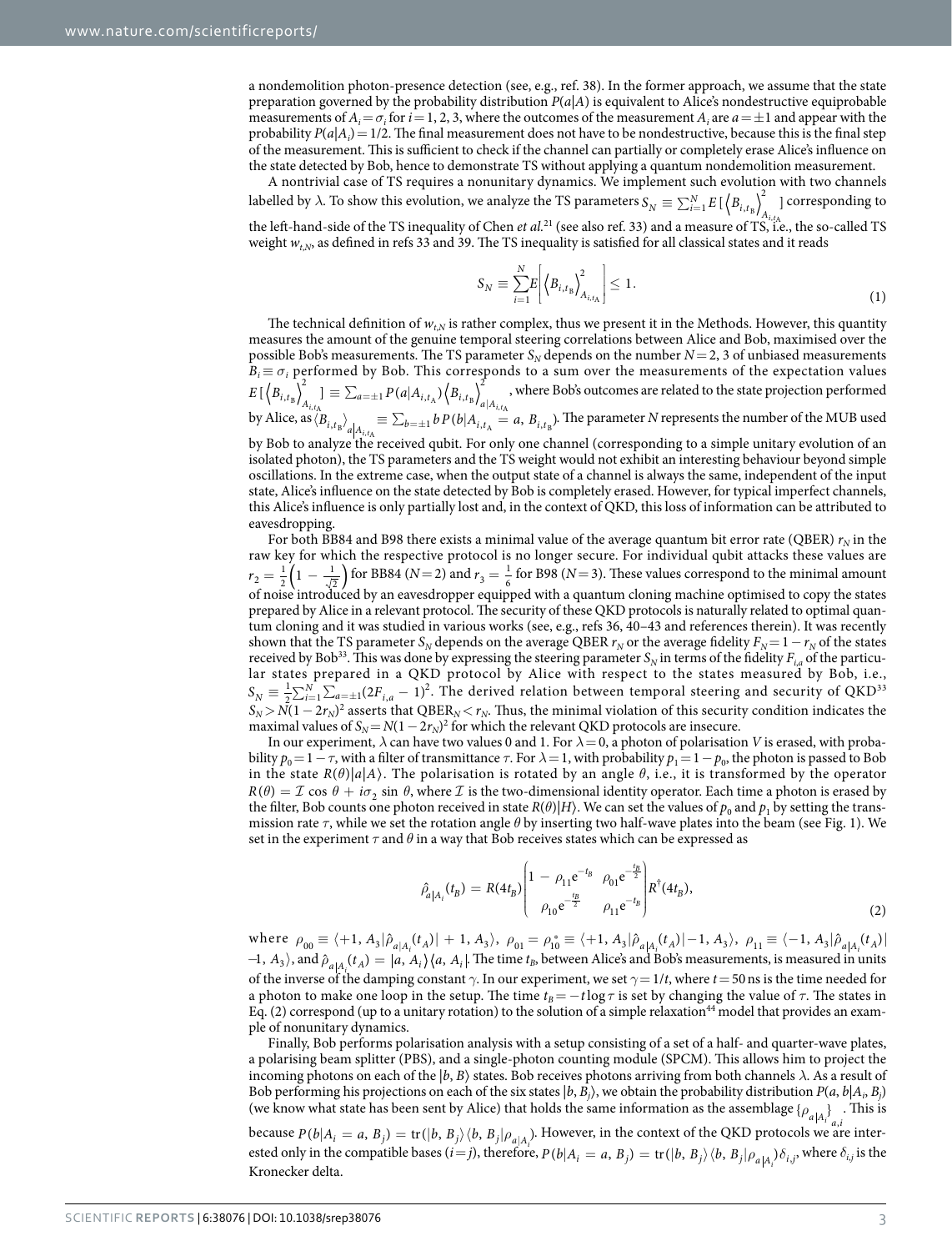

<span id="page-3-0"></span>**Figure 2.** Evolution of the TS parameters  $S_N$  corresponding to the TS inequality<sup>[21](#page-6-11),[33](#page-6-15)</sup>: (**a**)  $S_2$  for BB84 (implemented with the eigenvalues of the Pauli operators  $\sigma_1$  and  $\sigma_2$ ) and (**b**)  $S_3$  for B98. Here,  $\gamma$  is the damping constant and  $t_B$  is the time of the nonunitary evolution between the measurements of Alice and Bob leading to the state defined in Eq. (2). The values of  $S_3$  and  $S_2$  if the rotation  $R(4t_B)$  is not implemented (noise for  $\sigma_1$  and  $\sigma_2$  measurements is uniform) are given by the dotted curves  $S_2 \approx 2s^2 \exp(-\gamma t_B)$  and  $S_3 \approx s^2 [2 \exp(-2\gamma t_B) + 1]$ , respectively. This also corresponds to our experiment for  $4t_B = 2n\pi$ , where  $n = 0, 1, 2$ . The shrinking factor  $s = 0.96$  takes into account the initial impurity of the states sent by Alice. The solid curves correspond to  $S_2$  and  $S_3$  calculated for the state given by Eq. (2) and accounting for the setup imperfections described in the Methods.



<span id="page-3-1"></span>**Figure 3.** Evolution of the temporal steerable weights  $w_{t,N}$  as defined in eq:  $sw_{def}$ . Here,  $t_B$  is the nonunitaryevolution time, *γ* is the damping constant, and *N* stands for the number of MUB, calculated for the theoretical (curves) and experimental assemblages (data points) with a semi-definite program for (**a**) BB84 (*N*=2) and (**b**) B98 ( $N=3$ ). The solid curves correspond to  $w_{t,2}$  and  $w_{t,3}$  calculated for the state given by Eq. (2) and accounting for the setup imperfections described in the Methods. The temporal steerable weights do not exhibit an oscillatory behaviour because these do not depend on the choice of Bob's measurement bases.

[Figures 2](#page-3-0), [3](#page-3-1) and [4](#page-4-0) show that our experimental data are in good agreement with the expected results. However, the correspondence is not perfect due to experimental imperfections. From these measured results we calculated the TS parameters  $S_N^{21,33}$  $S_N^{21,33}$  $S_N^{21,33}$  $S_N^{21,33}$  $S_N^{21,33}$  and the corresponding TS weights  $w_{t,N}^{33,39}$ . The TS inequality [see [Fig. 2\]](#page-3-0) provides a sufficient condition for the existence of TS and a security threshold for the MUB protocols with symmetric noise against individual attacks. In our experiment this threshold for  $S_N$  is usable only for BB84 ( $N=2$ ) at a specific time  $t_B = n\pi/2$ , where  $n = 0, 1, 2$ . In these cases, BB84 is secure against individual attacks if the TS inequality is violated, i.e.,  $S_2 > 1$ . However, it is not so for B98, where the protocol can be insecure even if  $S_3 > 1$ . In B98, we deal with the asymmetric dynamics of the channel (i.e., a relaxation process to one of the eigenstates of the Pauli operators); however, we can assess the security using the  $S_3 > 4/3$  condition. The increase for  $t_B \gamma > 0.8$  of the  $S_2$ parameter with respect to the theoretical curve, excluding the  $R(4t_B)$  rotation around the *y* direction, is caused by interchanging the noise between the *z* and *x* directions. The TS weight, as shown in [Fig. 3](#page-3-1), which is insensitive to rotations, proves or disproves the existence of TS. Comparing [Figs 2](#page-3-0) and [3](#page-3-1), it is clear that the relation between the TS inequality and the TS weight is not trivial. The TS weight implicitly includes all possible TS inequalities, so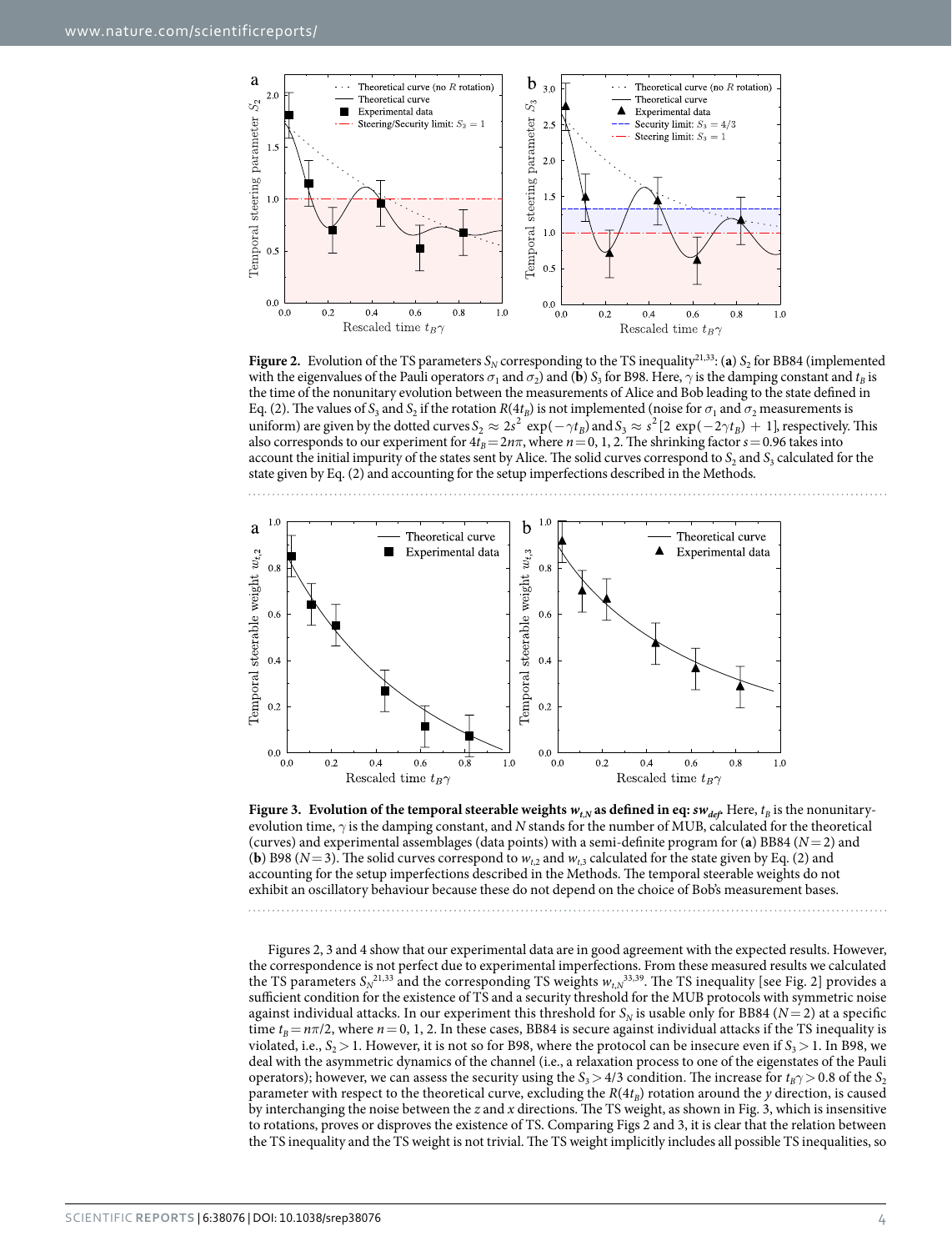

<span id="page-4-0"></span>**Figure 4. Evolution of the generalised Stokes parameters, i.e., the expected values of the Pauli operators**  $B_n = \sigma_n$  (see [ref. 33\)](#page-6-15) for the six eigenstates  $|a, A_n\rangle$  for  $n = 1, 2, 3$  and  $a = \pm 1$ . Experimental data for the relevant states with *a*=+1 (*a*=−1) are illustrated with triangles (squares). The time between Alice's and Bob's measurements  $t_B$  is given in units of the inverse of the relaxation constant  $\gamma$ . In our experiment  $\gamma = 2 \times 10^7$  s<sup>-1</sup>. The solid (dashed) curves correspond to the expected values of the Pauli operators calculated for the relevant  $a=+1$  ( $a=-1$ ) states defined in Eq. (2).

it detects steering better than the TS inequality. In [Fig. 3](#page-3-1), the value  $w_{tN}=0$ , implies the insecurity of the relevant QKD protocol.

#### **Discussion**

We note that a well-known technique for analysing the security in QKD is to introduce virtual entanglement by conceptually replacing state preparation with measurements on an entangled source<sup>45</sup>. Thus, one could think that the standard steering inequalities applied to the virtual entangled source can be used to determine the security requirements on the preparation and measurement correlations. Nevertheless, the described idea corresponds to analysing the security in QKD via spatial or spatio-temporal steering. In contrast with this idea, we analysed the security in QKD via purely temporal steering by replacing the two-qubit measurements with measurements on a single qubit, followed by the evolution under some noisy quantum channel.

In optical fibres one deals with several types of noise and losses which limit the range of the applicability of QKD. These problems are the polarization-dependent losses, geometric phase, birefringence, and polarization mode dispersion (see [ref. 36\)](#page-6-20). In our experiment, we implemented a combination of the polarization-dependent losses and polarization rotation [see Eq. (2)]. The polarization-dependent losses can be significant in components like phase modulators and open a way for attacking QKD protocols, e.g., the two-state protocol<sup>[46](#page-6-24)</sup> by changing nonorthogonal states into orthogonal ones<sup>[47](#page-7-0)</sup>. However, the state-dependent losses are usually not that important in optical fibres. The polarization rotation could be attributed to the geometric phase (a special case of the Berry phase<sup>48</sup>) that accumulates, e.g., when polarised photons are transmitted through fibre loops. Alternatively, this polarization rotation can be caused by polarization-dependent dispersion due to the stress applied to optical fibres. The latter effect occurs in the polarization controllers used in our setup shown in [Fig. 1](#page-1-0).

Our analysis remains unchanged after including such additional state-independent losses like lossy quantum channels or imperfect detectors. State-dependent losses may cause some basis states to be transmitted more often than others. Thus, the security threshold should be revised by replacing the previously used  $r_N$  with its optimal value found for the new asymmetric qubit distribution. This value can be calculated efficiently by optimising the the average single-copy fidelity  $F=1-r_N$  of  $1\rightarrow 2$  qubit cloners<sup>49</sup>.

#### **Conclusion**

We experimentally demonstrated the possibility of temporal quantum steering with photon polarizations in a linear-optical setup. We applied TS for testing the security of two popular quantum-key distribution protocols (i.e., BB84 and B98), which are based on mutually-unbiased bases. We have measured the evolution of the TS weight<sup>33,[39](#page-6-19)</sup> and TS parameters corresponding to the violations of the TS inequalities of Chen *et al.*<sup>[21](#page-6-11)</sup>. To our knowledge, this is the first experimental determination of the TS weight. Note that this TS weight is closely related to spatial steerable weights<sup>[50](#page-7-3),[51](#page-7-4)</sup>, which have not been measured yet. Our experimental tests demonstrate the monogamy of TS and, thus, the security of the analysed cryptographic protocols against individual attacks. We believe that these first experimental demonstrations of TS can lead to useful applications in secure quantum communication.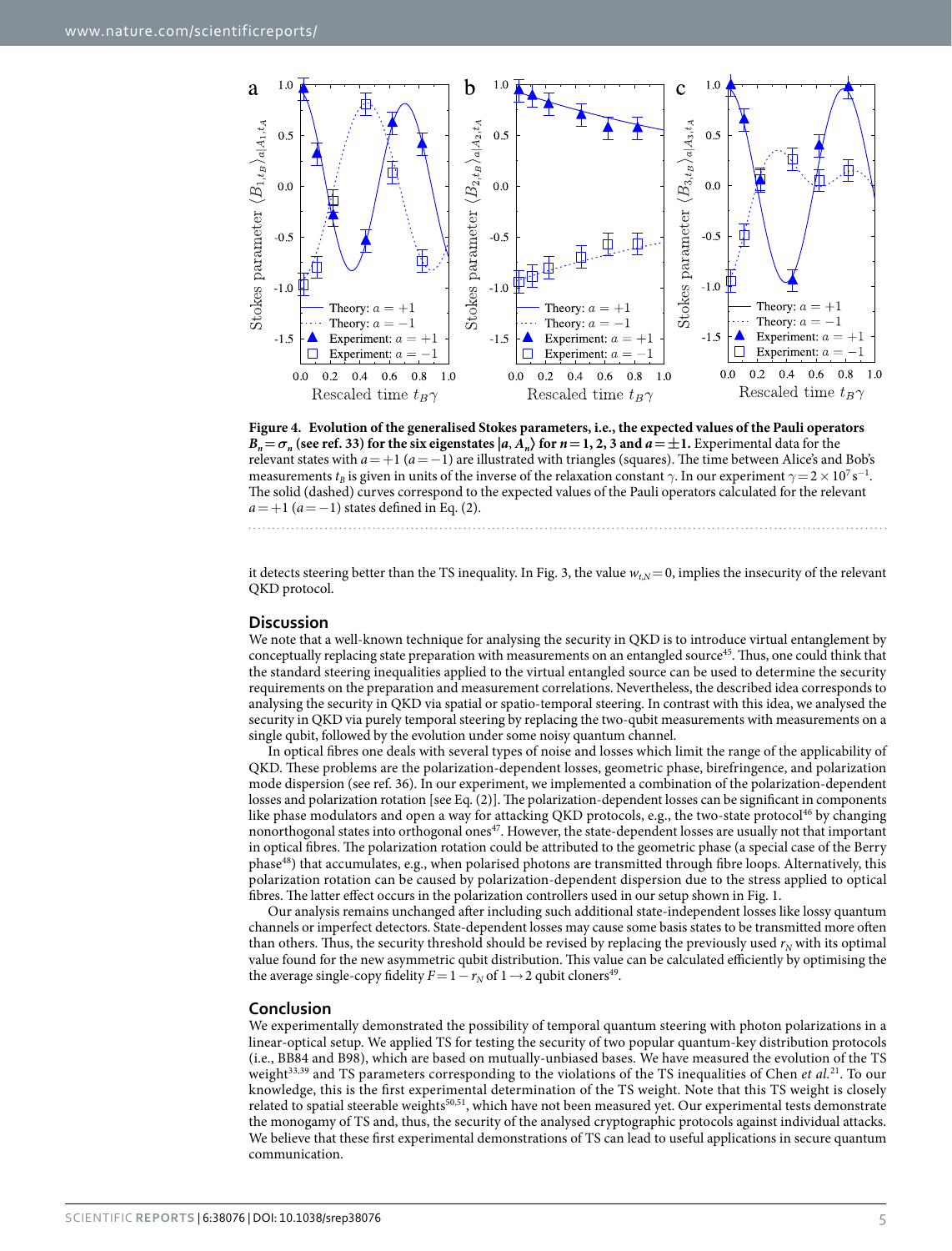#### **Methods**

**Pauli operators in the photon-polarisation basis.** We apply the standard eigenstate expansions of the Pauli operators, which read as:  $\sigma_1 = |+\rangle\langle+|-|-\rangle\langle-|$ ,  $\sigma_2 = |L\rangle\langle L|-|R\rangle\langle R|$ , and  $\sigma_3 = |H\rangle\langle H|-|V\rangle\langle V|$ , where  $-1, A_1 \equiv |- \rangle = (|H \rangle - |V \rangle)/\sqrt{2}$ <sub>1</sub> $+1, A_1 \equiv | + \rangle = (|H \rangle + |V \rangle)/\sqrt{2}$ ,  $-1, A_2 \rangle \equiv |R \rangle = (|H \rangle - i|V \rangle)/\sqrt{2}$ ,  $+1, A_2 \rangle \equiv |L \rangle = (|H \rangle + i|V \rangle)/\sqrt{2}, -1, A_3 \rangle \equiv |V \rangle$ , and  $|+1, A_3 \rangle \equiv |H \rangle$ . These eigenstates of the Pauli operators are, respectively: the antidiagonal, diagonal, right-circular, left-circular, vertical, and horizontal polarization states.

**Experimental setup.** Alice's setup, as shown in [Fig. 1](#page-1-0) (in the main article) consists of  $Q_A$  and  $H_A$  that allow her to set any of the  $|a, A\rangle$  states. The polarisation modes are flipped  $V \leftrightarrow H$  by H<sub>1</sub>, then separated by BD<sub>1</sub> and *H*-polarised photons are attenuated by the NDF. Next, the polarisation modes are recombined by first flipping back the polarisation modes  $V \leftrightarrow H$  by  $H_2$  and then joining the beams at  $BD_2$ . The channel performs the operation  $R(\theta)$  with wave plates H<sub>3</sub> and H<sub>4</sub>. Each of these two plates implements the transformation that flips the polarisation direction along their optical axes. It can be readily shown that the two transformations constitute a rotation by angle  $θ = 2δ$ , where  $δ$  denotes the angle between the optical axes of the two wave plates. The polarisation controllers are used to stabilise the output polarisation. To satisfy the consistency conditions (see [ref. 33\)](#page-6-15) we assume that all the photons sent by Alice reach Bob, i.e., we interpret all the physical photon losses due to the imperfections of the photon counting process as the result of state preparation and not as the true transmission losses. However, the photons in the state  $R(4t_B)|V\rangle$ , which are lost due to the NDF of transmittance  $\tau$ , are added to the final counts, i.e., the NDF is interpreted as a part of Bob's detection setup.

Bob's setup consists of Q*B* and H*B* followed by a PBS and SPCM (Perkin-Elmer). This setup allows to project the incoming photons onto every of the states  $|b, B\rangle$ . The beam splitter (BS) is used to verify if Alice has indeed prepared photons in the desired state |*a*, *A*〉 before sending them through the channel. However, the purity of states sent by Alice is  $p \approx 96\%$ , i.e., Bob's results are effectively scaled by the shrinking factor  $s = \sqrt{2p - 1} \approx 96\%$ . Moreover, the BS rotates the photons travelling to Bob by circa 7° around the *z* axis with respect to the photons travelling to Alice. We take these factors into account in the presented theoretical curves, unless stated otherwise. The time delay, between the photons send via the delay loop and reflected to Bob, directly allows to analyse both the input and output states using the same detection setup. Single photons are generated using a heralded single-photon source. This source uses a type-I spontaneous parametric down-conversion (SPDC) process occurring in a 1mm thick BBO crystal pumped by the third harmonics (355nm) of a Nd-YAG laser (300mW) with a repetition rate of 2500Hz and a pulse width of 6.5nm. The signal photon generated in the SPDC process powers the experiment, while the idler is used for triggering. We registered circa 2000 such photon pairs per second. The triggering allows us to post-select only on valid detection events (by eliminating detector dark counts) and to gate the signal detection corresponding to the direct reflection on the beam splitter BS shown in [Fig. 1](#page-1-0) of the article (no runs in the loop) from one, or possibly more runs, in the fibre loop. Our source delivers signal photons with a polarization-state purity of about 96% and a beam transversal profile corresponding to the TEM<sub>00</sub> mode filtered by single-mode fibers. The generation rate was adjusted so that the probability of more than one photon impinging on the detector was limited to about 5%.

**Experimental losses.** The experimental data collected by Bob are shown in [Fig. 4](#page-4-0). The setup implements the intended transformations with an average fidelity of circa 95%. We used this value to estimate the sizes of the average error bars presented in [Figs 2,](#page-3-0) [3](#page-3-1) and [4.](#page-4-0) Moreover, the setup dephases the transmitted photons, which results in the attenuation of the off-diagonal density matrix terms by an additional factor of exp(-0.05*t<sub>B</sub>*). The setup introduces polarization-dependent losses, which are described by the ratio of the maximum achievable transmissivity for *H*-polarised photons and the maximum transmissivity for *V*-polarised photons (no *V* polarisation filtering) equal to *T*(*H*)/*T*(*V*)=96%. Finally, there are some technological polarization-independent losses that do not affect our results, leading to a single-loop transmissivity  $T_{\text{tech}}=10\%$ .

**Temporal steerable weight.** The temporal steerable weight is a counterpart of the EPR steering weight of Skrzypczyk *et al.*<sup>[50](#page-7-3)</sup>, where the assemblage { $\rho_{a|A_i}(t_A)$ } is formed by the set of Alice's measurements and outcomes. The conditional probability  $P(a|A_i) = \text{tr}[\rho_{a|A_i}(t_A)]$  of Alice detecting the outcome *a* while setting her apparatus to measure  $A_i$  can be calculated directly from the assemblage. Bob at time  $t_B$  receives states  $\hat{\rho}_{a|A_i}(t_A) = \rho_{a|A_{i,t_A}}(t_A)/P(a|A_{i,t_A})$  after they passed through a nonunitary channel. Thus, Bob's assemblage is  ${\rho_{a|A_i}(t_B)}_{i \text{at}} = {\rho_{a|A_i}}_{i \text{at}}$ , where the explicit form of  $\rho(t)$  is given in the main article. To obtain this assemblage experimentally, Bob performs quantum state tomography of the received qubit.

The unsteerable assemblages<sup>50</sup> can be created independently of Alice's observables, and can be expressed as

$$
\rho_{a|A_i} = \sum_{\gamma} D_{\gamma}(a|A_i) \rho_{\gamma} \qquad \forall a, i,
$$
  
such that  $\operatorname{tr} \sum_{\gamma} \rho_{\gamma} = 1, \qquad \rho_{\gamma} \ge 0 \quad \forall \gamma,$  (3)

where  $\gamma$  is a random variable,  $\rho_{\gamma}$  are the states received by Bob, and  $D_{\gamma}(a|A_i)$  are deterministic functions which assign  $\gamma$  to a specific measurement  $A_i$  and its outcome  $a^{33,39,50}$  $a^{33,39,50}$  $a^{33,39,50}$  $a^{33,39,50}$  $a^{33,39,50}$  $a^{33,39,50}$  $a^{33,39,50}$ .

The TS weight  $w_t$  is the minimal amount of strictly steerable resources needed to split any assemblage as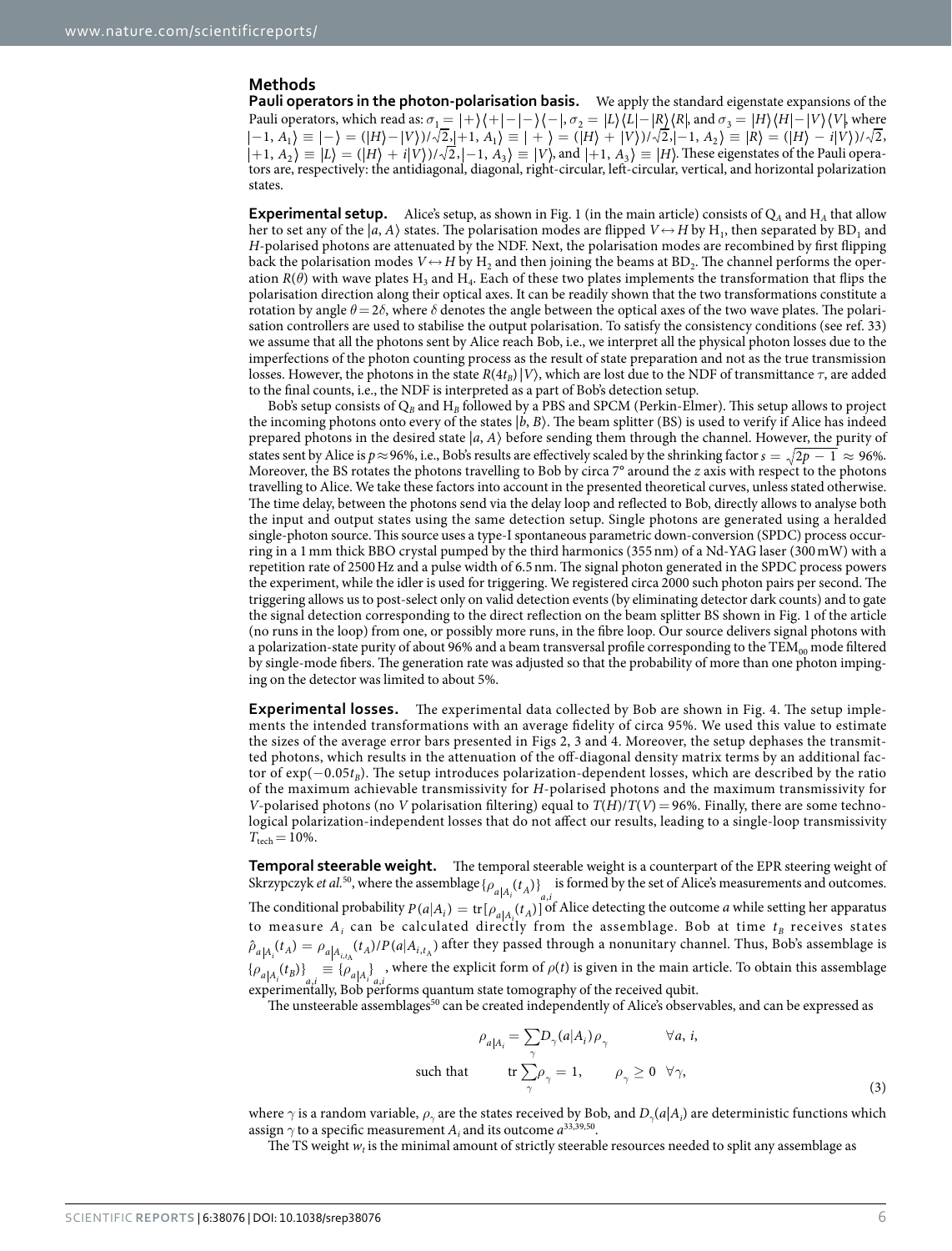$$
\rho_{a|A_i} = w_t \rho_{a|A_i}^S + (1 - w_t) \rho_{a|A_i}^{US} \quad \forall a, i,
$$
\n(4)

where  $\rho_{a|A}^{\rm S}$ *i* is a steerable assemblage and  $\rho_{a|A}^{\text{US}}$ *i* is an unsteerable assemblage. The smallest possible value of 0≤ *wt*≤ 1 in Eq. (4) corresponds to the TS weight. Thus, to find its value one needs to solve a convex optimization problem. For small matrices, this can be done efficiently using semi-definite programming.

#### **References**

- <span id="page-6-0"></span>1. Schrödinger, E. Discussion of probability relations between separated systems. *Math*. *Proc*. *Camb*. *Phil*. *Soc*. **31,** 555–563 (1935).
- <span id="page-6-1"></span>2. Einstein, A., Podolsky, B. & Rosen, N. Can quantum-mechanical description of physical reality be considered complete? *Phys*. *Rev*. **47,** 777–780 (1935).
- <span id="page-6-2"></span>3. Cavalcanti, E. G., Broadbent, C. J., Walborn, S. P. & Wiseman, H. M. 80 years of steering and the Einstein–Podolsky–Rosen paradox: introduction. *J*. *Opt*. *Soc*. *B* **32,** EPR1 (2015).
- <span id="page-6-3"></span>4. Horodecki, R., Horodecki, P., Horodecki, M. & Horodecki, K. Quantum entanglement. *Rev*. *Mod*. *Phys*. **81,** 865–942 (2009).
- <span id="page-6-4"></span>5. Bell, J. S. Steering, entanglement, nonlocality, and the Einstein-Podolsky-Rosen paradox. *Physics* **1,** 195–200 (1964).
- 6. Genovese, M. Research on hidden variable theories: A review of recent progresses. *Physics Reports* **413,** 319–396 (2005).
- 7. Brunner, N., Cavalcanti, D., Pironio, S., Scarani, V. & Wehner, S. Bell nonlocality. *Rev*. *Mod*. *Phys*. **86,** 419–478 (2014).
- <span id="page-6-5"></span>8. Wiseman, H. M., Jones, S. J. & Doherty, A. C. Steering, entanglement, nonlocality, and the Einstein-Podolsky-Rosen paradox. *Phys*. *Rev*. *Lett*. **98,** 140402 (2007).
- <span id="page-6-6"></span>9. Cavalcanti, E. G., Jones, S. J., Wiseman, H. M. & Reid, M. D. Experimental criteria for steering and the Einstein-Podolsky-Rosen paradox. *Phys*. *Rev*. *A* **80,** 032112 (2009).
- <span id="page-6-7"></span>10. Smith, D. H. *et al.* Conclusive quantum steering with superconducting transition-edge sensors. *Nat*. *Commun*. **3,** 625 (2012).
- 11. Saunders, D. J., Jones, S. J., Wiseman, H. M. & Pryde, G. J. Experimental EPR-steering using Bell-local states. *Nat*. *Phys*. **6,** 845–849 (2010). 12. Walborn, S. P., Salles, A., Gomes, R. M., Toscano, F. & Souto Ribeiro, P. H. Revealing hidden Einstein-Podolsky-Rosen nonlocality.
- *Phys*. *Rev*. *Lett*. **106,** 130402 (2011). 13. Bennet, A. J. *et al.* Arbitrarily loss-tolerant Einstein-Podolsky-Rosen steering allowing a demonstration over 1 km of optical fiber with no detection loophole. *Phys*. *Rev*. *X* **2,** 031003 (2012).
- 14. Händchen, V. *et al.* Observation of one-way Einstein-Podolsky-Rosen steering. *Nat*. *Photon*. **6,** 596–599 (2012).
- 15. Steinlechner, S., Bauchrowitz, J., Eberle, T. & Schnabel, R. Strong Einstein-Podolsky-Rosen steering with unconditional entangled states. *Phys*. *Rev*. *A* **87,** 022104 (2013).
- 16. Su, H. Y., Chen, J. L., Wu, C., Deng, D. L. & Oh, C. H. Detecting Einstein-Podolsky-Rosen steering for continuous variable wavefunctions. *I*. *J*. *Quant*. *Infor*. **11,** 1350019 (2013).
- 17. Schneeloch, J., Dixon, P. B., Howland, G. A., Broadbent, C. J. & Howell, J. C. Violation of continuous-variable Einstein-Podolsky-Rosen steering with discrete measurements. *Phys*. *Rev*. *Lett*. **110,** 130407 (2013).
- <span id="page-6-8"></span>18. Wittmann, B. *et al.* Loophole-free Einstein-Podolsky-Rosen experiment via quantum steering. *New J*. *Phys*. **14,** 053030 (2012).
- <span id="page-6-9"></span>19. Branciard, C., Cavalcanti, E. G., Walborn, S. P., Scarani, V. & Wiseman, H. M. One-sided device-independent quantum key distribution: Security, feasibility, and the connection with steering. *Phys*. *Rev*. *A* **85,** 010301 (2012).
- <span id="page-6-10"></span>20. Acin, A. *et al.* Device-independent security of quantum cryptography against collective attacks. *Phys*. *Rev*. *Lett*. **98,** 230501 (2007).
- <span id="page-6-11"></span>21. Chen, Y.-N. *et al.* Temporal steering inequality. *Phys*. *Rev*. *A* **89,** 032112 (2014).
- <span id="page-6-12"></span>22. Ou, Z. Y., Pereira, S. F., Kimble, H. J. & Peng, K. C. Realization of the Einstein-Podolsky-Rosen paradox for continuous variables. *Phys*. *Rev*. *Lett*. **68,** 3663–3666 (1992).
- 23. Hald, J., Sørensen, J. L., Schori, C. & Polzik, E. S. Spin squeezed atoms: A macroscopic entangled ensemble created by light. *Phys*. *Rev*. *Lett*. **83,** 1319–1322 (1999).
- 24. Bowen, W. P., Schnabel, R., Lam, P. K. & Ralph, T. C. Experimental investigation of criteria for continuous variable entanglement. *Phys*. *Rev*. *Lett*. **90,** 043601 (2003).
- 25. Howell, J. C., Bennink, R. S., Bentley, S. J. & Boyd, R. W. Realization of the Einstein-Podolsky-Rosen paradox using momentum- and position-entangled photons from spontaneous parametric down conversion. *Phys*. *Rev*. *Lett*. **92,** 210403 (2004).
- 26. Chen, J.-L. *et al.* All-Versus-Nothing Proof of Einstein-Podolsky-Rosen Steering. *Sci*. *Rep*. **3** (2013).
- 27. Sun, K. *et al.* Experimental demonstration of the Einstein-Podolsky-Rosen steering game based on the all-versus-nothing proof. *Phys*. *Rev*. *Lett*. **113,** 140402 (2014).
- 28. Chen, J.-L. *et al.* Beyond Gisin's Theorem and its Applications: Violation of Local Realism by Two-Party Einstein-Podolsky-Rosen Steering. *Sci*. *Rep*. **5,** 11624 (2015).
- 29. Wollmann, S., Walk, N., Bennet, A. J., Wiseman, H. M. & Pryde, G. J. Observation of Genuine One-Way Einstein-Podolsky-Rosen Steering. *Phys*. *Rev*. *Lett*. **116,** 160403 (2016).
- <span id="page-6-13"></span>30. Sun, K. *et al.* Experimental Quantification of Asymmetric Einstein-Podolsky-Rosen Steering. *Phys*. *Rev*. *Lett*. **116,** 160404 (2016).
- 31. Bennett, C. H. & Brassard, G. Public key distribution and coin tossing. In *Proc*. *IEEE Int*. *Conf*. *on Computers*, *Systems and Signal Processing* **175**, 8 (1984).
- <span id="page-6-15"></span><span id="page-6-14"></span>32. Bruß, D. Optimal eavesdropping in quantum cryptography with six states. *Phys*. *Rev*. *Lett*. **81,** 3018–3021 (1998).
- 33. Bartkiewicz, K., Černoch, A., Lemr, K., Miranowicz, A. & Nori, F. Temporal steering and security of quantum key distribution with mutually unbiased bases against individual attacks. *Phys*. *Rev*. *A* **93,** 062345 (2016).
- <span id="page-6-16"></span>34. Shor, P. W. & Preskill, J. Simple proof of security of the BB84 quantum key distribution protocol. *Phys*. *Rev*. *Lett*. **85,** 441–444 (2000).
- 35. Lo, H.-K. Proof of unconditional security of six-state quatum key distribution scheme. *Quantum Information and Computation* **1,** 81–94 (2001).
- <span id="page-6-20"></span>36. Gisin, N., Ribordy, G., Tittel, W. & Zbinden, H. Quantum cryptography. *Rev*. *Mod*. *Phys*. **74,** 145–195 (2002).
- <span id="page-6-17"></span>37. Gerlach, W. & Stern, O. Das magnetische moment des silberatoms. *Z*. *Phys*. **9,** 353–355 (1922).
- <span id="page-6-18"></span>38. Bula, M., Bartkiewicz, K., Černoch, A. & Lemr, K. Entanglement-assisted scheme for nondemolition detection of the presence of a single photon. *Phys*. *Rev*. *A* **87,** 033826 (2013).
- <span id="page-6-21"></span><span id="page-6-19"></span>39. Chen, S. L. *et al.* Quantifying Non-Markovianity with Temporal Steering. *Phys*. *Rev*. *Lett*. **116,** 020503 (2016).
- 40. Soubusta, J., Bartůšková, L., Černoch, A., Fiurášek, J. & Dušek, M. Several experimental realizations of symmetric phase-covariant quantum cloners of single-photon qubits. *Phys*. *Rev*. *A* **76,** 042318 (2007).
- 41. Bartůšková, L., Dušek, M., Černoch, A., Soubusta, J. & Fiurášek, J. Fiber-optics implementation of an asymmetric phase-covariant quantum cloner. *Phys*. *Rev*. *Lett*. **99,** 120505 (2007).
- 42. Lemr, K., Bartkiewicz, K., Černoch, A., Soubusta, J. & Miranowicz, A. Experimental linear-optical implementation of a multifunctional optimal qubit cloner. *Phys*. *Rev*. *A* **85,** 050307 (2012).
- <span id="page-6-22"></span>43. Bartkiewicz, K., Lemr, K., Černoch, A., Soubusta, J. & Miranowicz, A. Experimental eavesdropping based on optimal quantum cloning. *Phys*. *Rev*. *Lett*. **110,** 173601 (2013).
- 44. Zagoskin, A. M. *Quantum Engineering*: *Theory and Design of Quantum Coherent Structures* (Cambridge University Press, 2011).
	- 45. Nielsen, M. A. & Chuang, I. L. *Quantum computation and quantum information* (Cambridge University Press, 2010).
- <span id="page-6-24"></span><span id="page-6-23"></span>46. Bennett, C. H. Quantum cryptography using any two nonorthogonal states. *Phys*. *Rev*. *Lett*. **68,** 3121–3124 (1992).